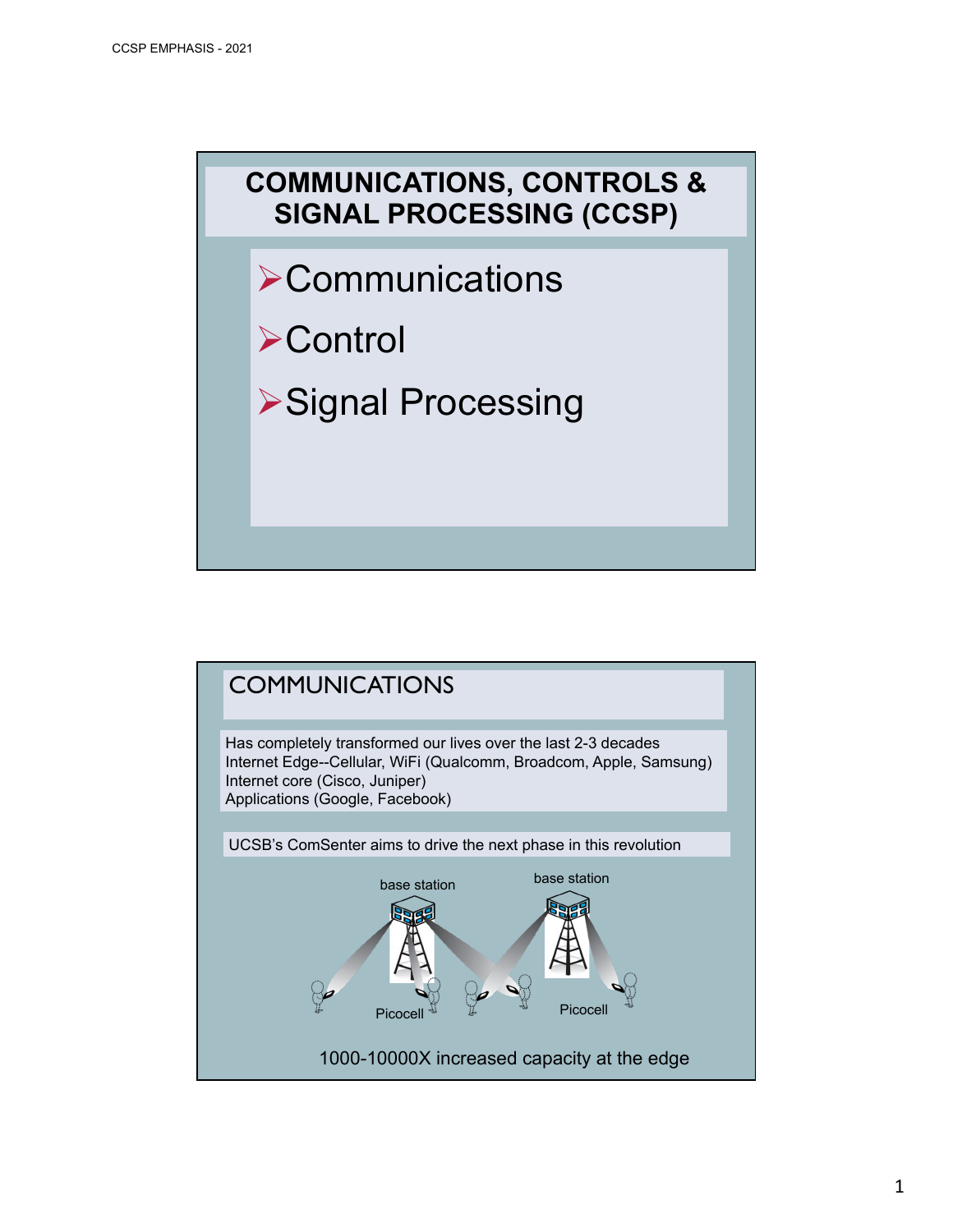

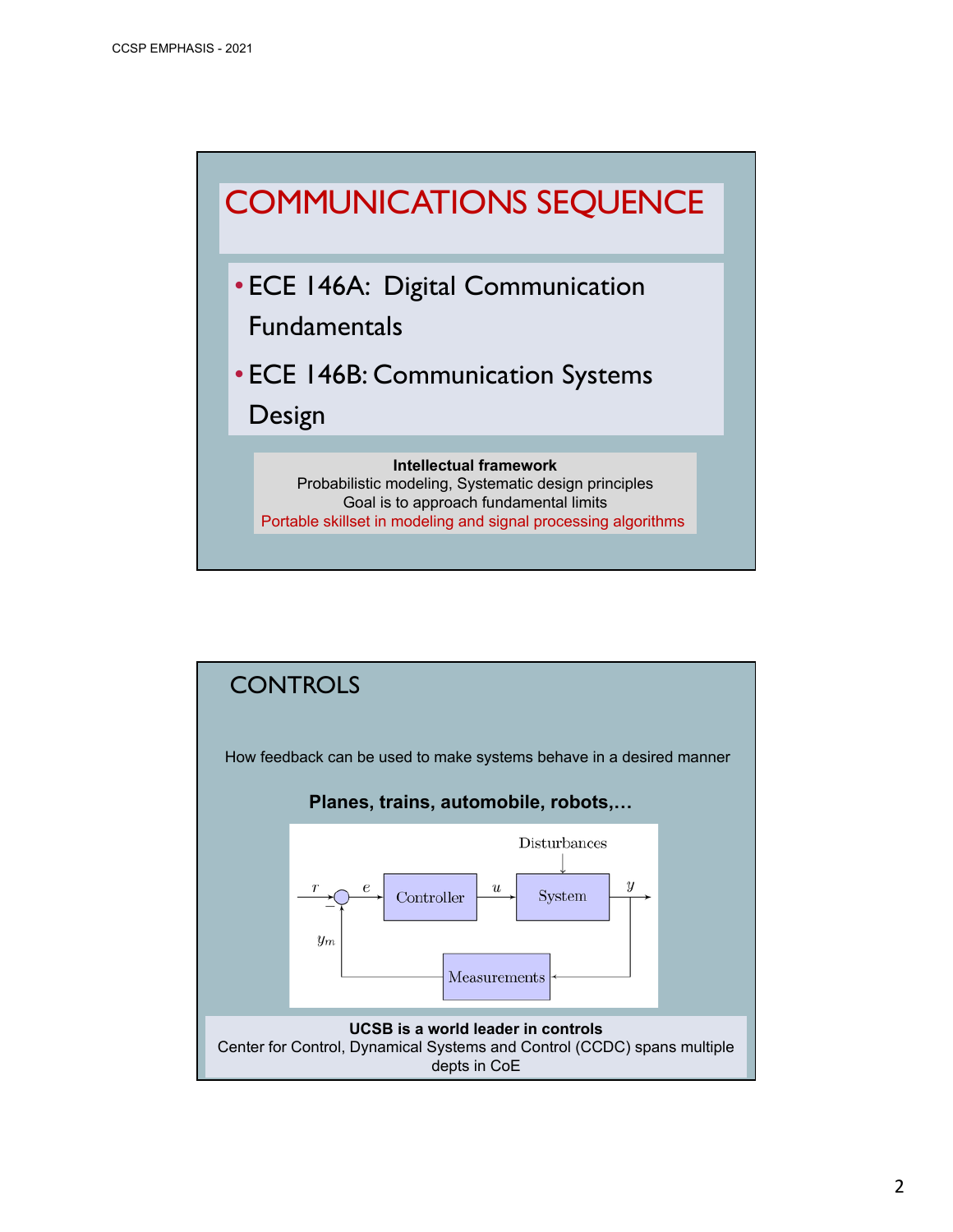## CONTROL SEQUENCE

- •ECE 147A: Feedback Control Systems – Theory and Design
- •ECE 147B: Digital Control Systems Theory and Design
- •ECE 147C: Control System Design Project

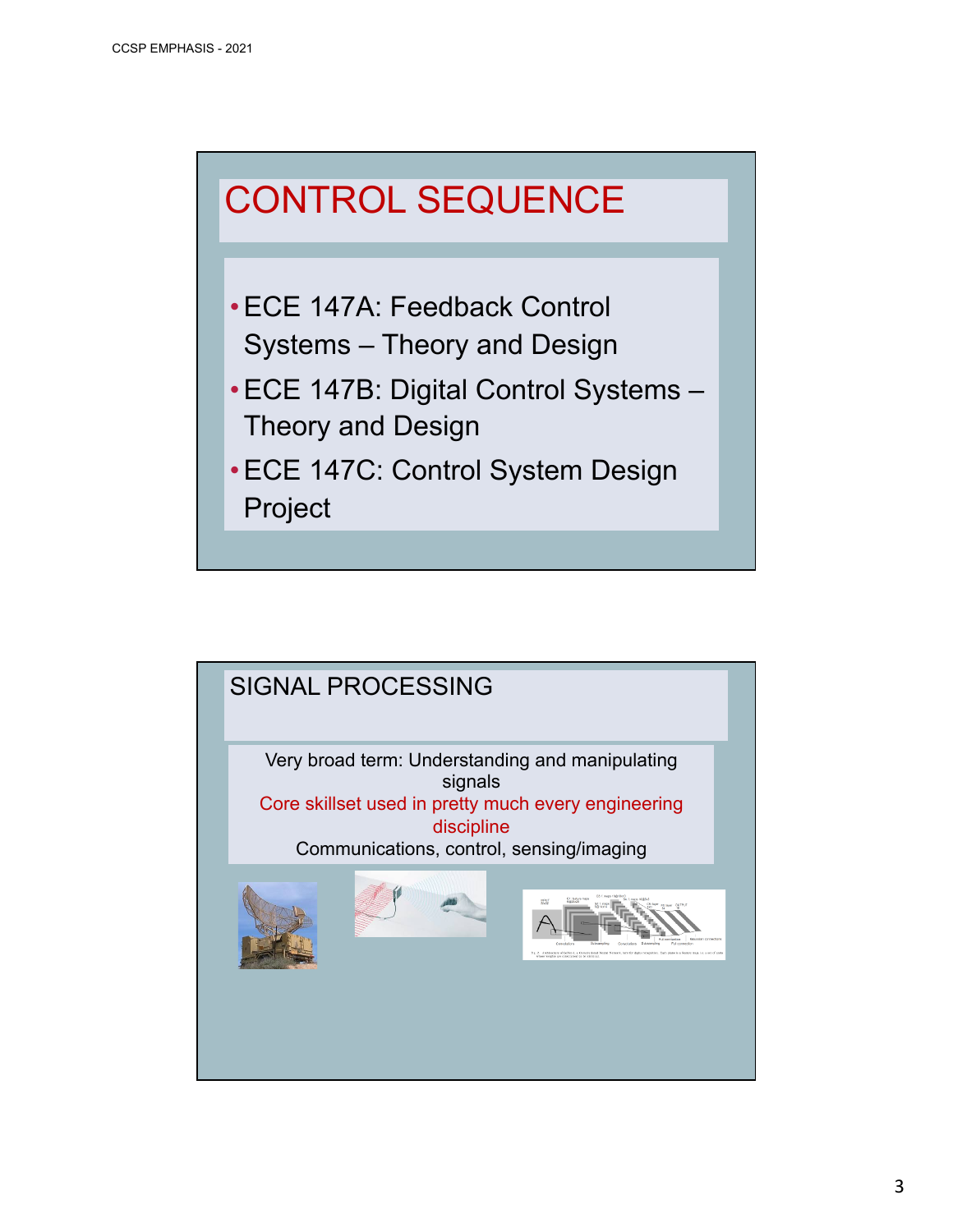

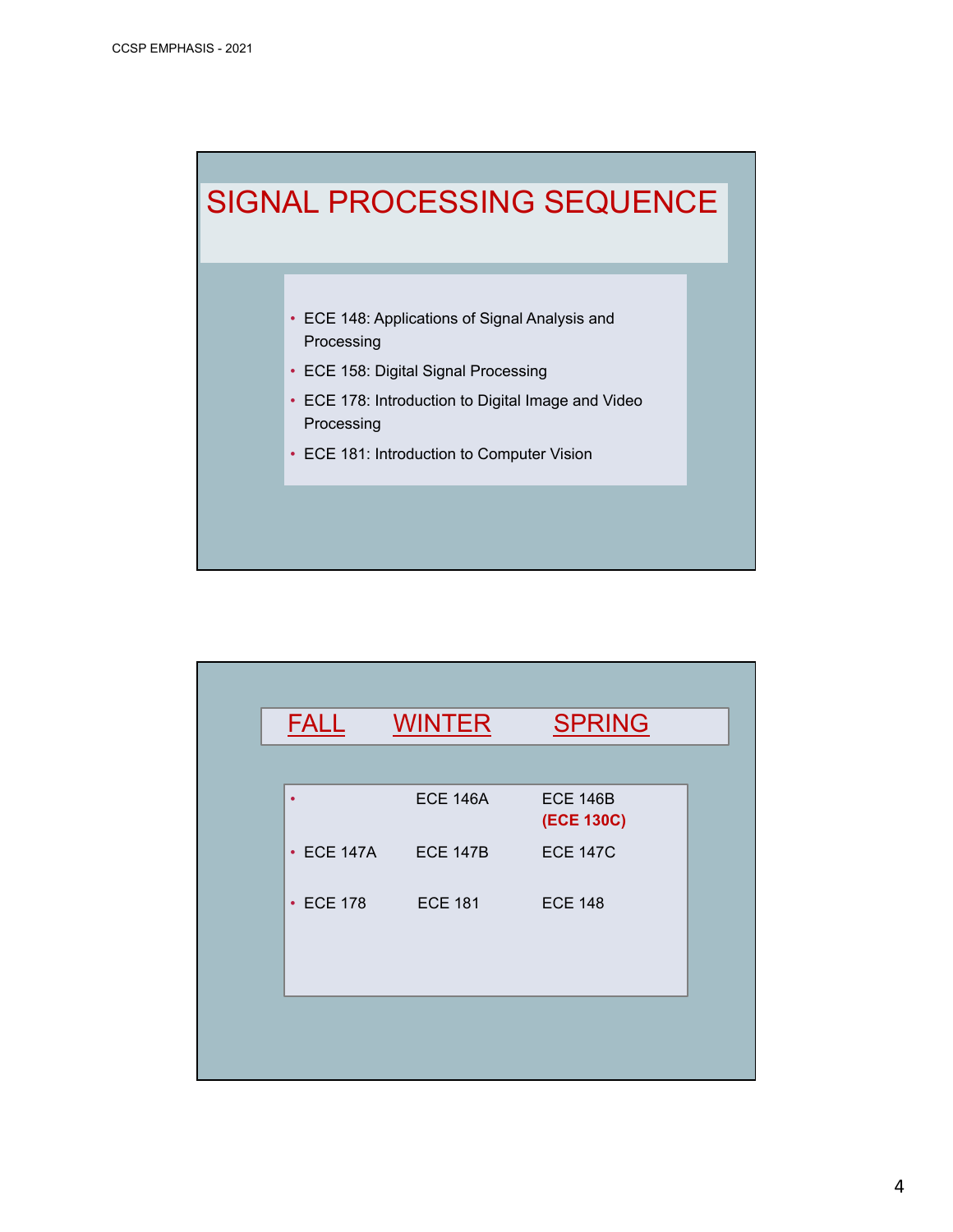